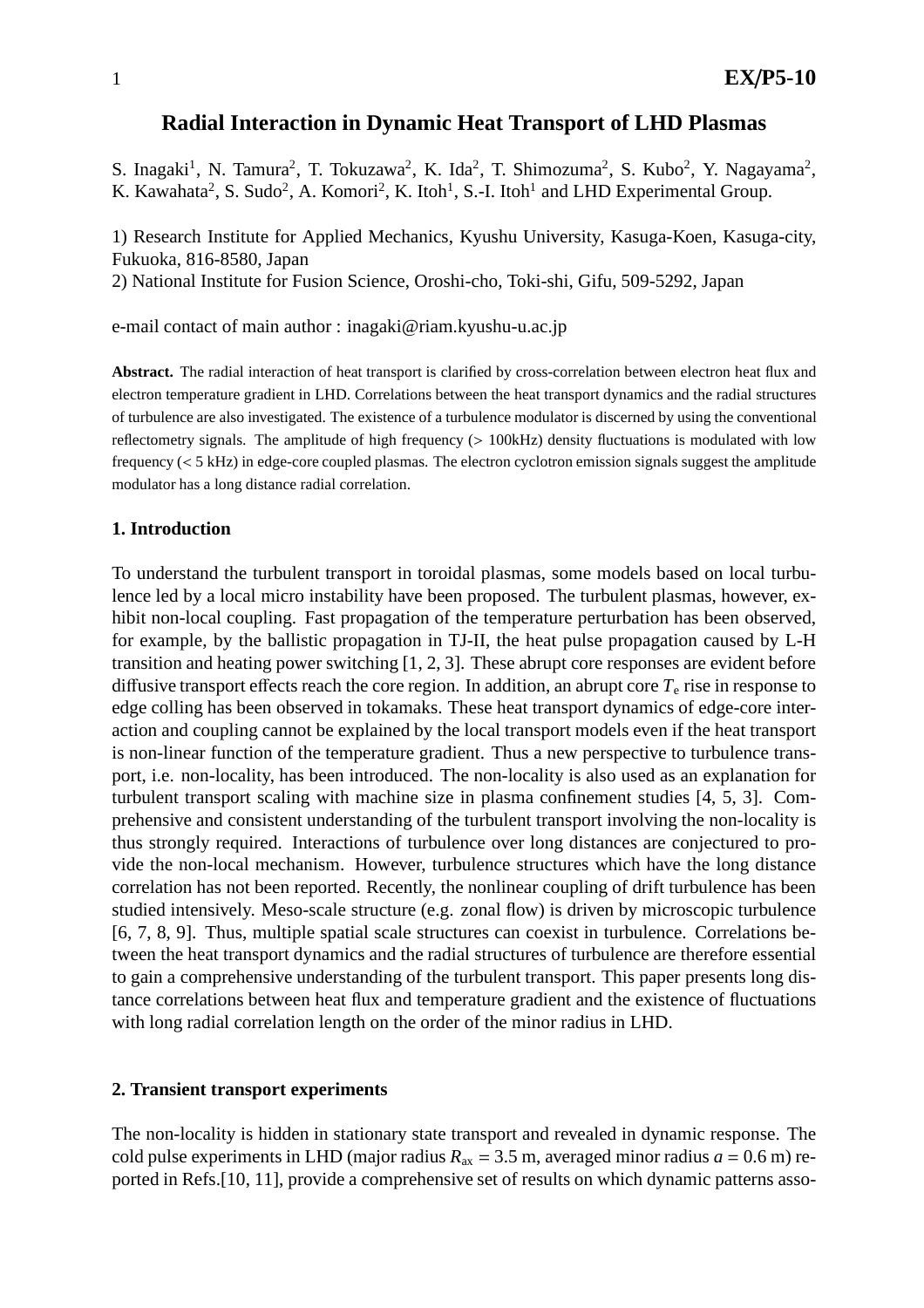A cold pulse was induced using a tracer encapsulated solid pellet (TESPEL) injection [12]. The TESPEL penetrates to the region of  $\rho \sim 0.8$  $(\rho$  is the normalized radius). An abrupt core  $T_e$  rise in response to edge cooling, so-called non-local  $T_e$ rise, has been observed in LHD as well as in tokamaks [13, 14]. Typical parameters in this experiment are as follows: magnetic field at axis of 2.83T, line averaged density of 1 −  $2 \times 10^{19} \text{m}^{-3}$ , central electron temperature of  $\geq 1.5$  keV, central ion temperature of 1-2 keV, plasma  $\beta$  value of 0.1%, absorbed ECH power of 0.8 MW, deposited neutral beam power of 2 MW. The experiments are performed in the low density and high temperature regime, and thus the electron loss channel is considered to be decoupled from the ion channel. The particle diffusivity is smaller than the electron heat diffusivity by one order of magnitude in this experimental conditions [15]. A 32-channel heterodyne radiometer is used to track the small electron temperature perturbations,  $δT_e[16]$ .

# **3. Long distance correlations between heat flux and temperature gradient**



*FIG. 1: Typical time evolution of (a) T*<sup>e</sup> *perturbations at the normalized radius of*  $\rho = 0.41$  *and* 0.61, (b)  $T_e$  *gradient at*  $\rho = 0.61$  *and averaged in the region of*  $\rho = 0.43 - 0.55$ , (c) heat flux perturbation *at* ρ = 0.41*, (d)-(e) X-mode reflectometry signal at*  $\rho = 0.45$  *in three different bandwidths. The time evolution of*  $\delta q_e$  ( $\rho = 0.41$ *) and*  $\delta \nabla T_e$  ( $\rho = 0.61$ *) correlate inversely.*

Figure 1 shows a typical time evolution of

a non-local *T*<sup>e</sup> rise discharge in LHD. An abrupt core temperature rise takes place in response to the TESPEL ablation. An increase in the temperature gradient,  $\delta \nabla T_e$ , and reduction of the heat flux,  $\delta q_e$ , indicate an enhancement of the core confinement. Here the  $\delta q_e$  is determined from the perturbed energy balance equation and can be written as,

$$
\delta q_{\rm e}(r,t) = \frac{1}{S} \int_0^r \frac{3}{2} n_{\rm e} \frac{\partial \delta T_{\rm e}}{\partial t} dV,\tag{1}
$$

where *S* is the surface area of the closed flux surface, *V* is the volume. The time evolution of  $\delta q_e$  ( $\rho = 0.41$ ) and  $\delta \nabla T_e$  ( $\rho = 0.61$ ) is similar (but they correlate inversely), thus the cross correlation between them is stronger than one obtained from the local  $\delta q_e$  -  $\delta \nabla T_e$  correlation at  $\rho = 0.41$ . This indicates the existence of a long distance coupling of transport beyond the local turbulence correlation length. The absolute error of  $\nabla T_e$ ,  $\delta \nabla T_e$  and  $\delta q_e$  determined by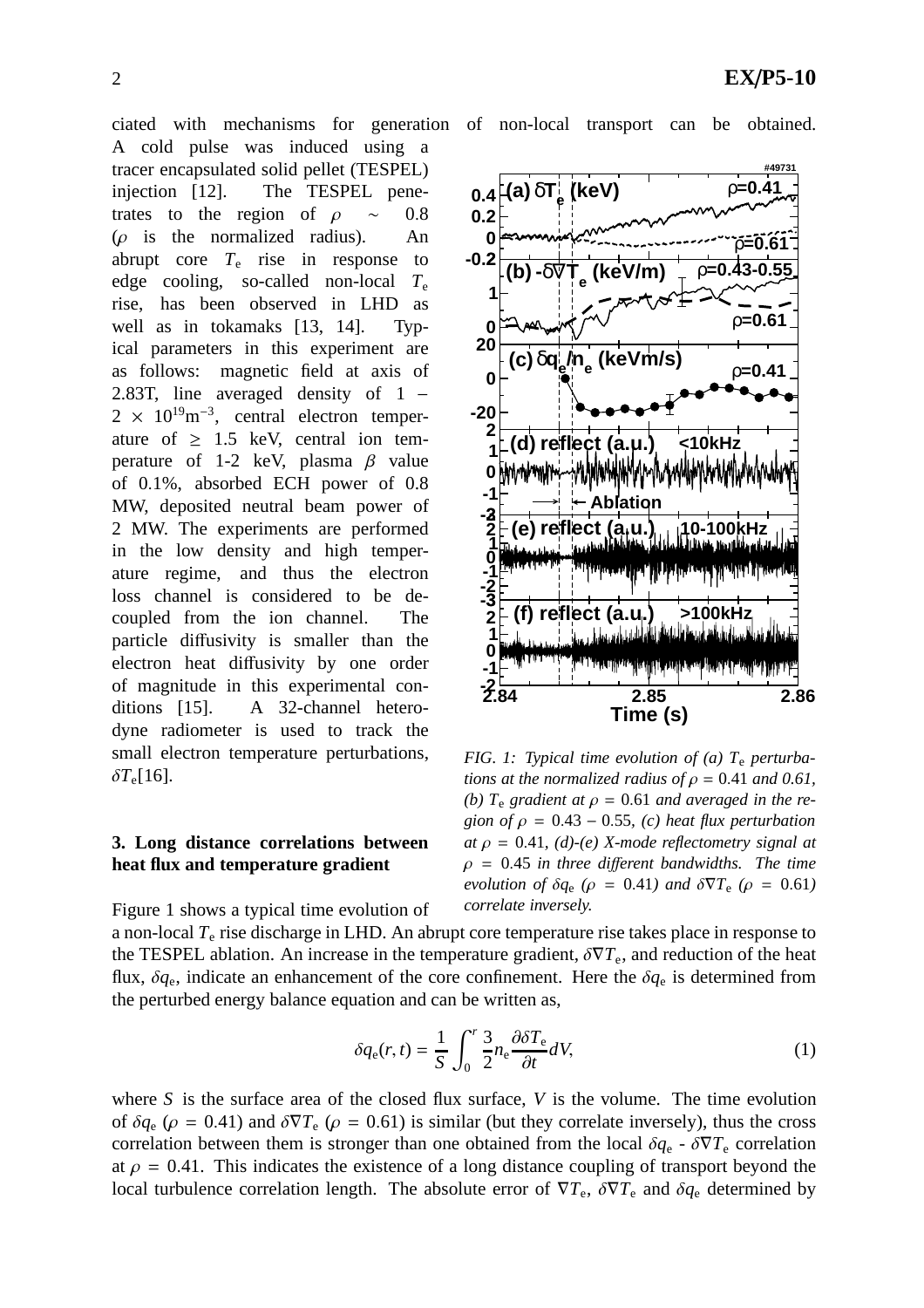the absolute calibration of electron cyclotron emission (ECE) are 20% and their relative errors, determined by the noise levels of ECE, are only 1%.

The X-mode reflectometry [17] signal at  $\rho = 0.45$  increases after the TESPEL injection in all bandwidths (note that the fluctuation measurement by reflectometry is limited during the TESPEL ablation). The low frequency components (< 10kHz) grow abruptly. This abrupt response may be similar to that of the heat flux. On the other hand, the high frequency components  $(> 10kHz)$ grow slowly during 4-5ms from the TESPEL ablation and saturate. This temporal behavior is quite different from ones of the  $\nabla T_e$  and the heat flux. To understand the correlations between the turbulence and the dynamics of heat transport, further information is required.

To obtain new physical insight into the non-local mechanism, the spatiotemporal correlation is derived. The crosscorrelation functions between  $\delta q_e$  at  $\rho$  =



*FIG. 2: Cross-correlation function between heat flux and temperature gradient. Contour maps of the cross-correlation function between*  $\delta q_e / n_e$  *at*  $\rho$  = 0.19 *and the 21*  $\nabla \delta T_e$  *channels are shown in*  $T_e$  *rise case.*

0.19 and the 21  $\nabla \delta T_e$  channels are calculated to demonstrate the existence of the long distance correlation in the non-local transport. The cross-correlation is defined as,

$$
C_{f,g}(\rho_{\text{ref}}, \rho, \tau) = \langle f(\rho_{\text{ref}}, t)g(\rho, t + \tau) \rangle / \sqrt{\langle f^2(\rho_{\text{ref}}, t) \rangle \langle g^2(\rho, t) \rangle},\tag{2}
$$

where  $f = \delta q_e / n_e(\rho, t)$ ,  $g = \nabla \delta T_e(\rho, t)$ ,  $\rho_{ref} = 0.19$  and  $\langle \rangle$  means temporal average, defined as  $\langle h(t) \rangle = (T)^{-1} \int_0^T h(t) dt$ . Figure 2 indicates that core ( $\rho = 0.19$ ) heat flux is strongly coupled with the edge ( $\rho = 0.58$ ) temperature gradient for a short time lag, and therefore, the existence of a long distance/non-local correlation between heat flux and temperature gradient is clarified. Moreover, the core to edge coupling shows a negative correlation  $(\sim -1)$ , i.e. a decrease in the flux with an increase in the gradient  $(-\partial(q_e/n_e)/\partial \nabla T_e < 0)$ , which is often observed in transition phases [18]. The strong negative non-local correlation is reduced with an increase in the time lag. The correlation time, which is defined as peak width of time lag at half height, is 8 ms and is much longer than micro- and meso-scale times of  $a/c_s \sim 1 \mu s$  and  $\sqrt{(a/\rho_i)(a/c_s)} \sim 30 \mu s$ .

## **4. Turbulent structures with a long radial correlation length**

It is difficult to detect a certain type of fluctuation (e.g. zonal flows) by simply using the density fluctuation diagnostics due to the low level of density fluctuation components. Recent progress in the fluctuation diagnostics (e.g. HIBP) has clarified a nonlinear coupling of drift wave turbulence and structures. For example, the turbulent density fluctuations are modulated by the zonal flows through a parametric modulational instability [8]. Thus, density fluctuations have some information about structures, which can modulate them, in their envelope. In order to reveal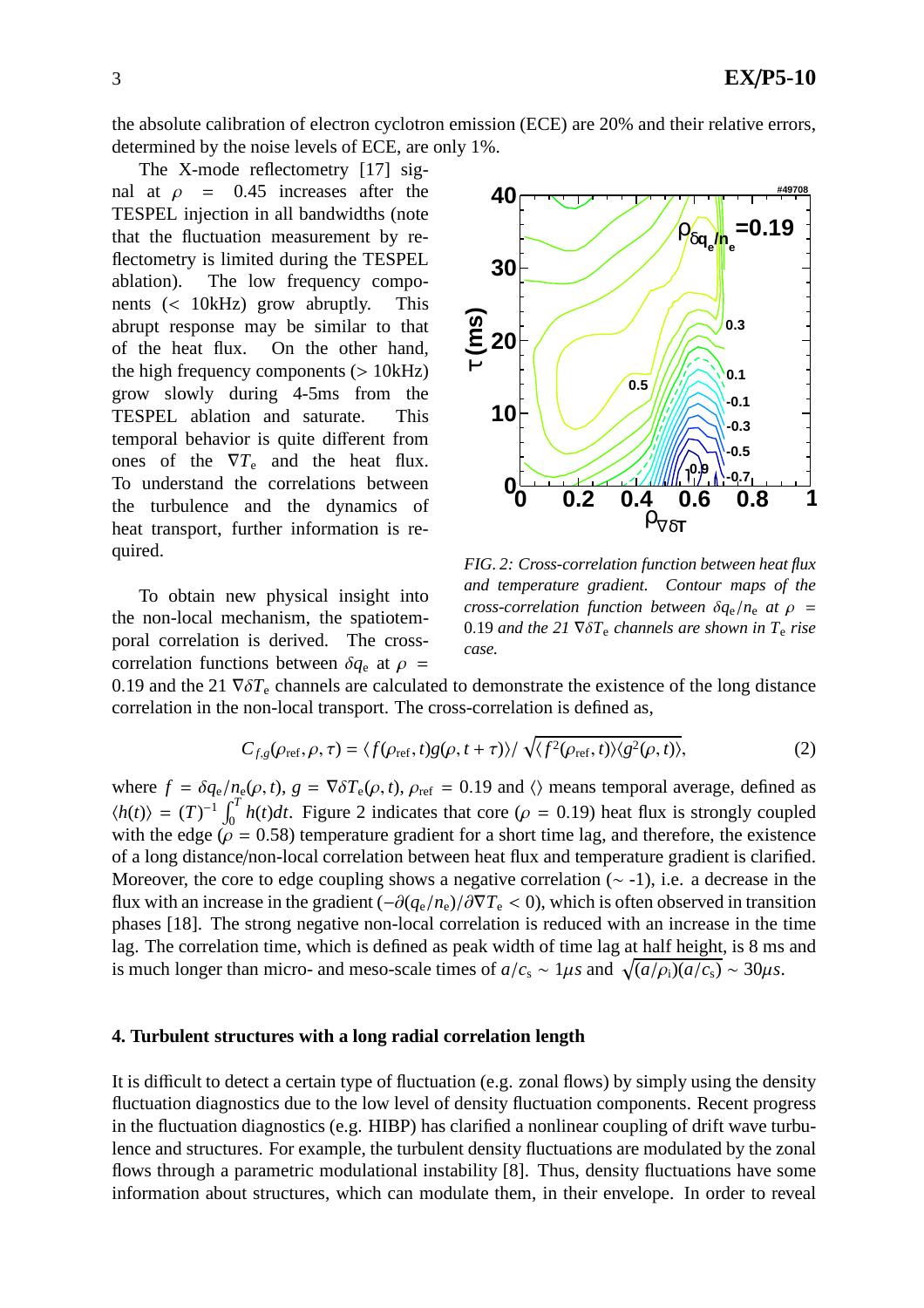

*FIG. 3: (a) Time evolution of the high-pass filtered reflectometry signal (>*  $100kHz$ *) at*  $\rho = 0.45$ *and (b) Power spectrum densities of envelope at*  $\rho = 0.45$ .

*FIG. 4: Power spectral densities of the ECE signal at two different radii* ( $\rho = 0.19$  *and*  $\rho = 0.58$ ).

the existence of such a modulator, the envelope of higher frequency components in the reflectometry signal, which is considered to be an index of the microscopic turbulence, is extracted by using Hilbert transform. Figure 3 shows a typical signal envelope and the power spectrum densities of the envelope at  $\rho = 0.45$ . The reflectometry signal data from the stationary state before the TESPEL injection are used for ensemble averaging to reduce the statistical error. As shown in Fig. 3(a), the envelope is modulated. The power spectrum density of the envelope at  $\rho = 0.45$  indicates the existence of an amplitude modulator in the low frequency band (< 5kHz).

The low frequency components are also found in the ECE signals. A small peak at 1-5kHz and the broad-band components similar to the spectrum of the envelope of reflectometry signal are shown in Fig. 4. Here, only 8 ensembles are averaged due to a change in the baseline of ECE signals. Here we focus to a peak component. Figure 5 shows the cross-correlation functions of the low frequency component of ECE signals between two different radii, i.e.  $f =$  $\delta T_e(\rho, t)$ ,  $g = \delta T_e(\rho, t)$  and  $\rho_{ref} = 0.19$  in Eq. 2 (the reference point is  $\rho = 0.19$  and therefore Fig. 5(a) means the auto-correlation function). The band-pass filter (1-5kHz) is applied to the ECE signals to extract the peak components only. The low frequency component of the core ( $\rho = 0.19$ ) ECE signal correlates in the wide radial region of  $\rho \le 0.6$ . Hence, this low frequency components may have a long distance correlation. The correlation length of this mode is similar to that observed in the flux-gradient correlation diagram shown in Fig. 2. The amplitude modulator observed in the density fluctuation may be thought to be identical with the low frequency components observed in the ECE signals because of the similarity of the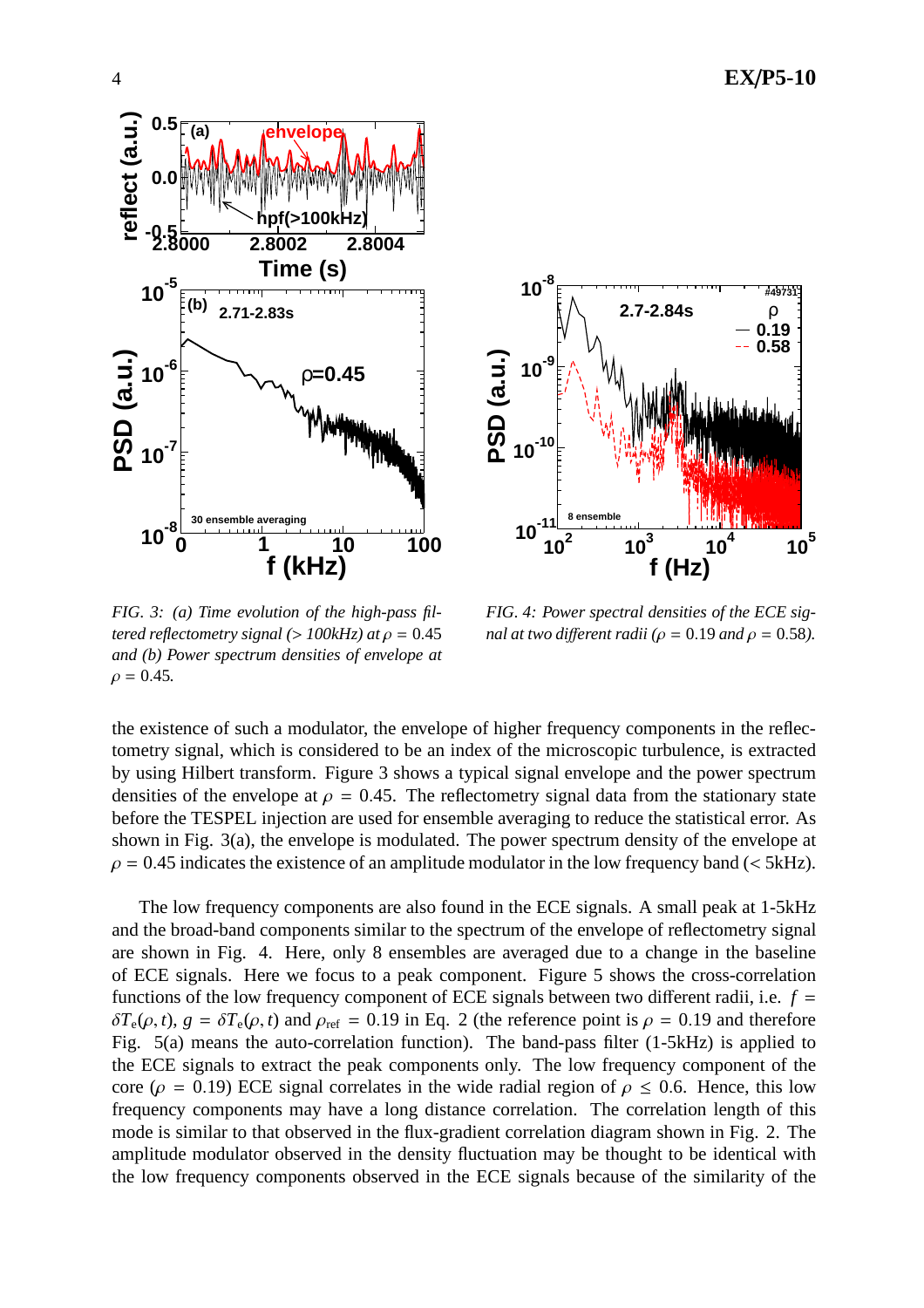spectrum.

The modulator in the core region, thus, may have a radial correlation length, which is much longer than that of the meso-scale structures (e.g. 3 cm for zonal flows). Figure 6 shows the normalized amplitude structure of this mode. The normalized amplitude is large in the region of  $\rho =$ 0.3 – 0.5. In the employed magnetic configuration, there are low order rational surfaces  $(n/m = 1/2, 2/3, \text{ here } n/m$ is toroidal/poloidal mode number) at  $\rho =$ 0.31 and 0.52 in the vacuum condition. A finite counter beam driven current (40-50 kA in this discharge) will shift the location of the rational surfaces outwardly. And a  $n/m = 1/2$  mode with frequency of 2kHz is identified with the magnetic measurement system in this discharge. Thus the mode observed in ECE signals may be excited at the  $n/m = 1/2$  rational surface. The  $n/m = 1/2$  interchange mode has been observed by the ECE [19]. However, the mode amplitude is much smaller than reported one in this experimental condition and the mode structure is broader than a calculated ideal interchange mode structure. Further fact that the phase delay indicates a outward propagation from core  $\rho = 0.19$  to edge  $\rho = 0.58$ . Fluctuation of the long wavelength mode excited from



*FIG. 5: Cross-correlation functions of the low frequency component (1-5 kHz) of ECE signals between six different radii. The*  $\delta T_e$  *at*  $\rho = 0.19$  *is used as a reference. Note the band-pass filter (1-5 kHz) is applied to the ECE signal.*

background micro fluctuation [20] is a possible candidate. Fluctuations with long radial correlation length can cause edge-core coupling of heat transport. Further study is required to identify the observed mode. Analysis of the broad-band components in the low frequency band (< 1kHz) and identification of non-linear coupling between turbulent modes by using of bispectral analysis will be also the object of future work.

#### **5. Summary**

In summary, we investigated the radial correlation scale of heat transport and micro- to meso- or macro-scale coupling of ECE and turbulent density fluctuations in LHD plasmas, where the nonlocal transport phenomena are observed. The experimental results show the following non-local electron heat transport features. (i) The radial correlation scale of heat transport is obtained by using the cross-correlation function between perturbations of heat flux and temperature gradient at different radii. (ii) An observed strong correlation between the core heat flux and the edge temperature gradient in the non-local  $T<sub>e</sub>$  rise indicates a radial correlation scale of heat transport is much longer than the micro-turbulence correlation length. (iii) the envelope of the density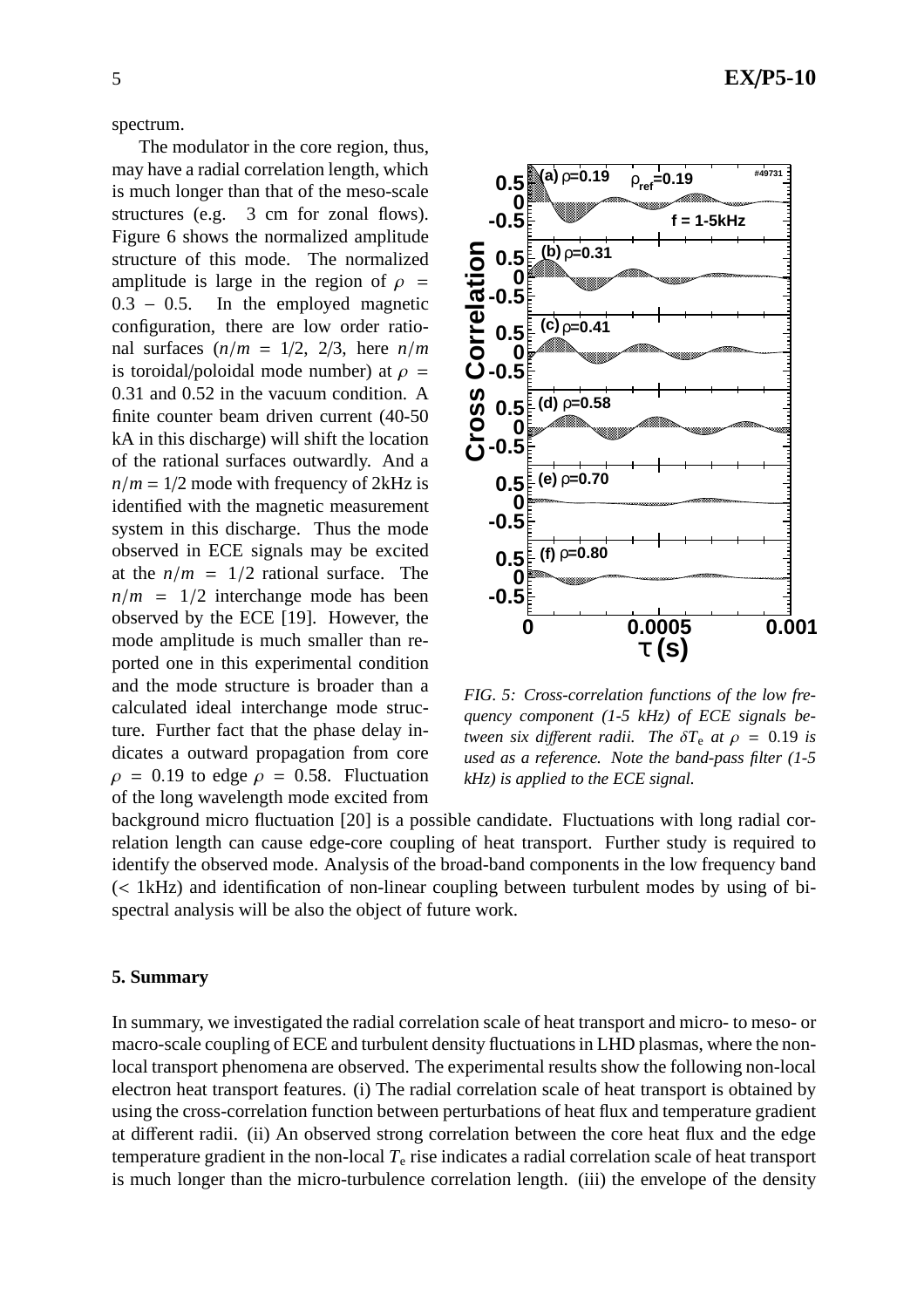turbulence indicates the existence of an amplitude modulator of the density turbulence with low frequency (< 5kHz). (iv) the ECE fluctuation with low frequency  $(1 - 5kHz)$  shows the long (order of the minor radius) distance radial correlation.

The low frequency turbulence modulator may have meso- or macro- structure. Interaction of turbulence and transport over long distances is one of the candidate to explain the nonlocal transport mechanisms. Excitation mechanisms of the long correlated turbulence structures and couplings between the transport and the turbulence modulator will be clarified in future work.

#### **Acknowledgments**

We thank Professor O. Motojima for his continuous encouragement and Professor P. H. Diamond for useful discussion. We are grateful to the technical group for their excellent support. This work is partly supported by a grant-in-aid for Specially-Promoted research (16002005), by the



*FIG. 6: Radial profile of the low frequency component (1-5 kHz) of ECE signals. There are low order rational surfaces at*  $\rho = 0.31$  *and* 0.52 *in the vacuum condition.*

Grant-in-Aid for Scientific Research (C) and by the collaboration programs of NIFS (NIFS07KOAP017).

# **References**

- [1] B. P. van Milligen *et al* , Nucl. Fusion **42** (2002) 787
- [2] V. V. Parail *et al* , Nucl. Fusion **37** (1997) 481
- [3] U. Stroth *et al* , Plasma Phys. Control. Fusion **38** (1996) 1087
- [4] G. R. McKee *et al* , Nucl. Fusion **41** (2001) 1235
- [5] R. V. Budny *et al* , Phys. Plasmas **7** (2000) 5038
- [6] M. N. Rosenbluth and F. L. Hinton, Phys. Rev. Lett. **80** (1998) 724
- [7] Z. Lin *et al* , Science **281** (1998) 1835
- [8] P. H. Diamond *et al* , Plasma Phys. Control. Fusion **47** (2005) R35
- [9] M. Yagi *et al* , Plasma Fusion Res. **2** (2007) 0251
- [10] S. Inagaki *et al* , Plasma Phys. Control. Fusion **48** (2006) A251
- [11] N. Tamura *et al* , Nucl. Fusion **47** (2007) 449
- [12] S. Sudo *et al* , Plasma Phys. Control. Fusion **44** (2002) 129
- [13] K. W. Gentle *et al* , Phys. Rev. Lett. **74** (1995) 3620
- [14] P. Mantica *et al* , Phys. Rev. Lett. **82** (1999) 5048